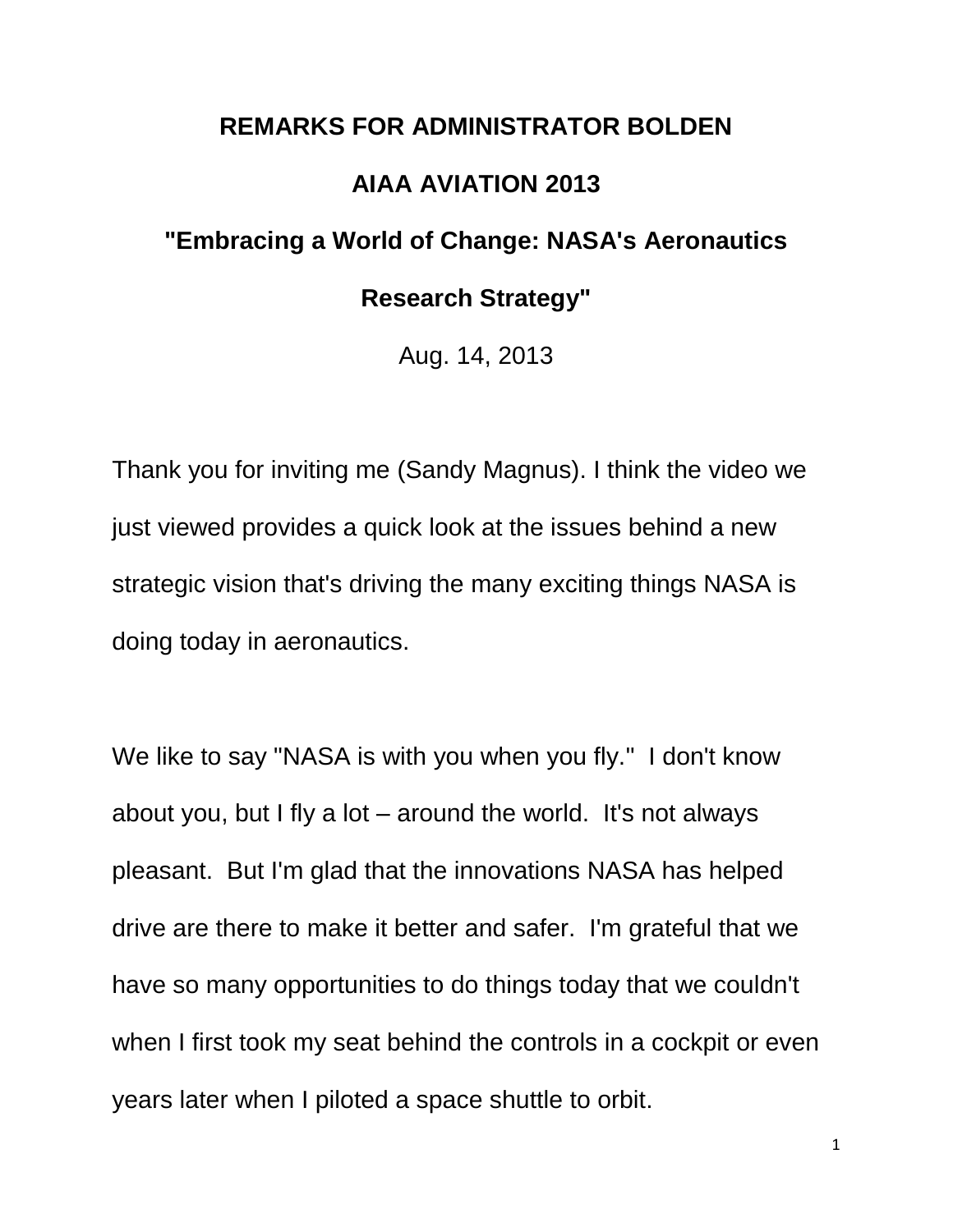Here on Earth, civil and general aviation accounts for \$1.3 trillion of U.S. economic activity annually. Air travelers spend around \$636 billion in the U.S. economy and more than 10.2 million direct and indirect jobs are generated by aviation. And whether or not you flew today, something you needed did – about \$1.5 trillion in freight is shipped every year by air.

Those are some big numbers. They mean a lot to the economic and cultural health of our country and that's why we do what we do.

But, beyond whether or not I got my upgrade yesterday or my plane was on time, today in aeronautics we've looked at the big picture, how aviation fits into a global picture of incredible economic and population expansion in certain parts of the world, and technological innovation everywhere.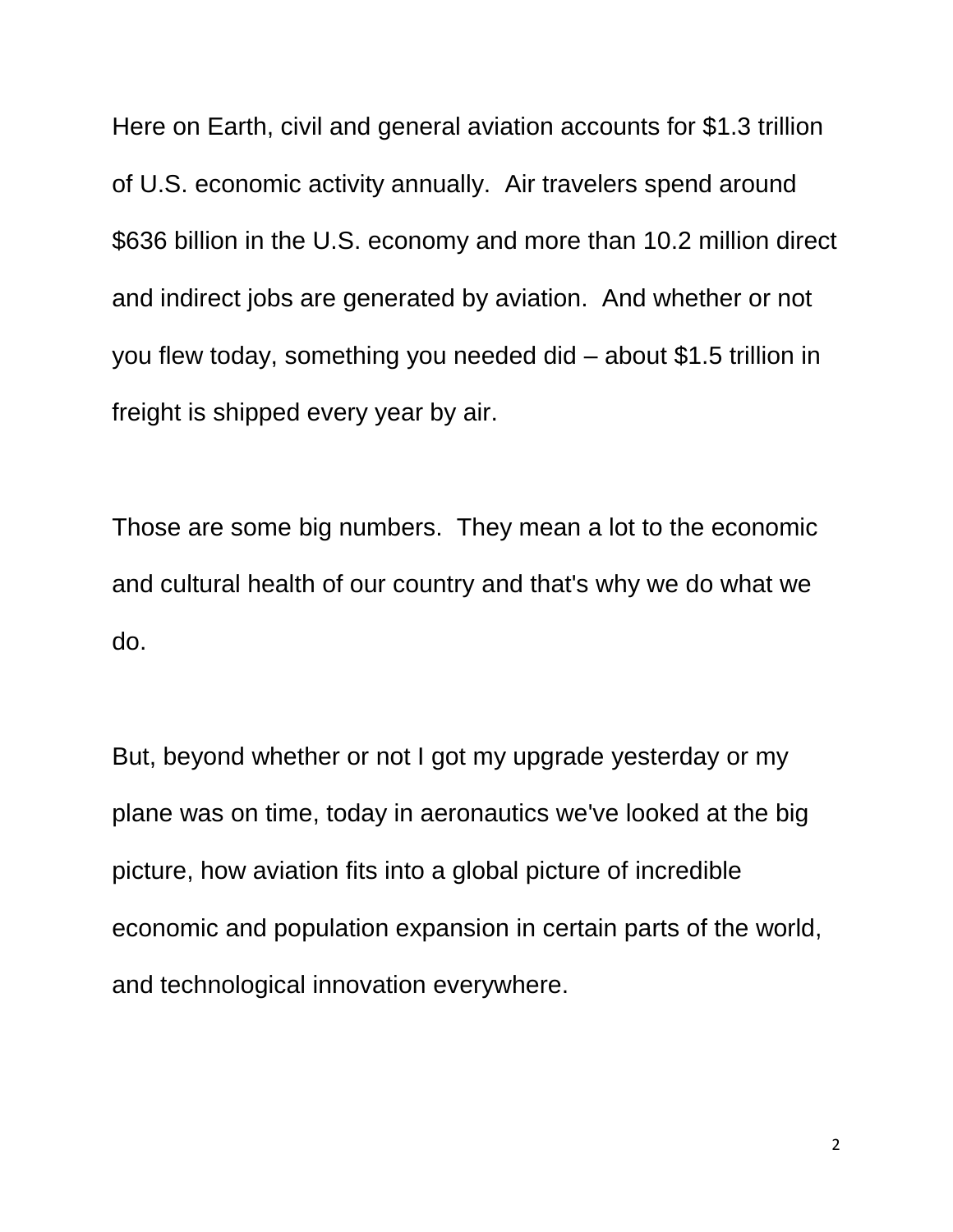What we see has led us to an exciting new strategic vision for NASA aeronautics and that's what I want to talk to you about today.

Today, NASA's aeronautics research agenda is focused on substantially reducing fuel consumption, emissions and noise -- to make the Next Generation Air Transportation System, or NextGen, a reality. Looking ahead, we also are tackling emerging challenges likely to change the face of aviation during the next twenty to forty years.

One of our key research goals is safe, efficient growth in global operations, and we've been working on air traffic management tools to reduce delays, with the secondary benefit of helping reduce aviation's impact on the environment.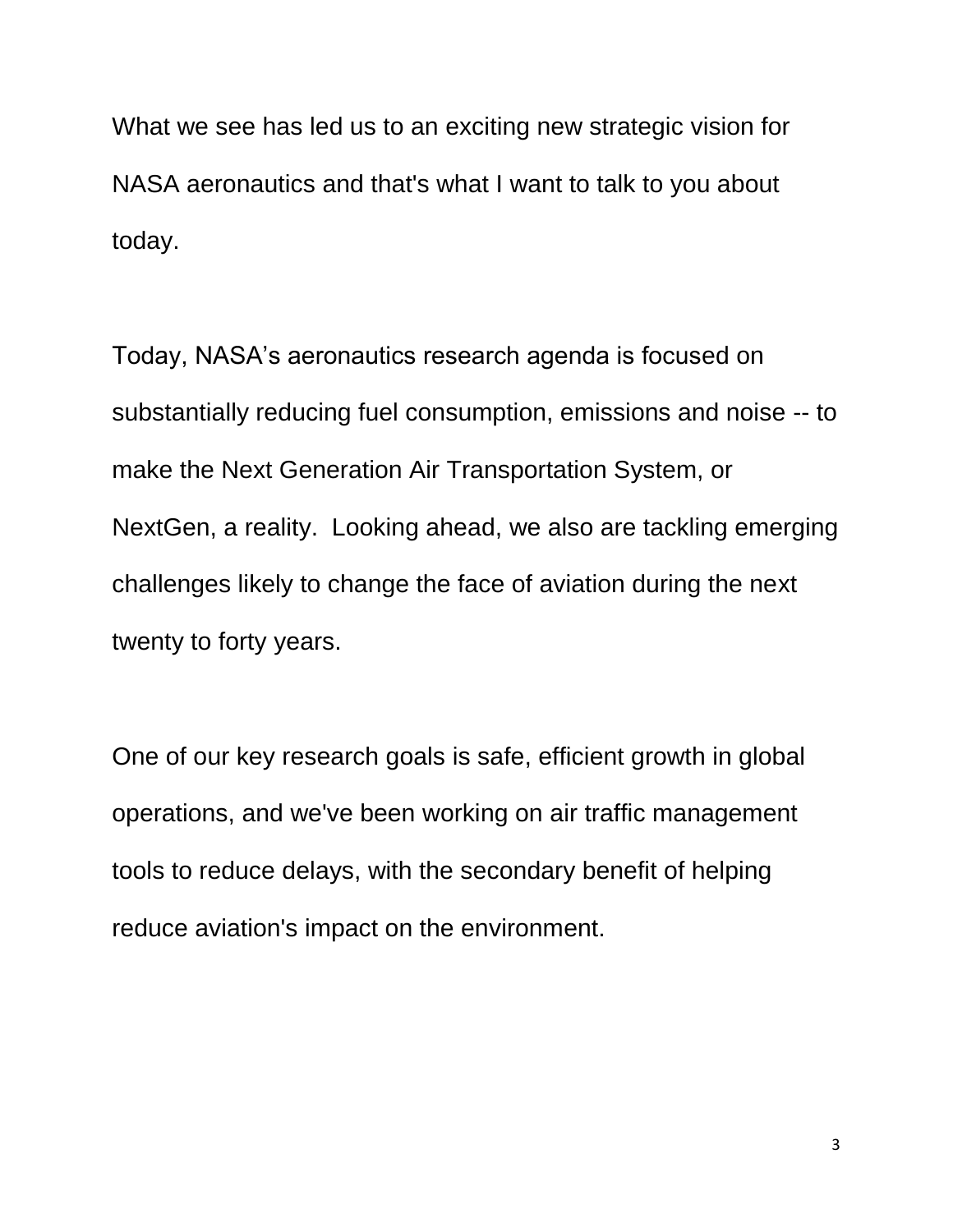The phrase "Timing is everything," means something very specific to pilots and astronauts. Precision is everything. The complexity of air traffic control reminds me of the shuttle countdown, which required complicated procedures and teamwork to get off the ground at just the right time to reach our slot in the sky -- which is even more difficult if you are trying to rendezvous with the International Space Station. We don't launch all around the clock because we like random launch times! I've heard that the Gemini astronauts described rendezvous and docking timing as one guy on a merry go round tossing a ball to another guy on another merry go round. So timing is everything.

So it's very timely that today I am able to announce the latest example of NASA and the FAA working together to enhance safety and efficiency in the nation's airspace. NASA has just handed off to the FAA a new, NextGen software tool that will improve the flow of aircraft from runways to cruising altitudes.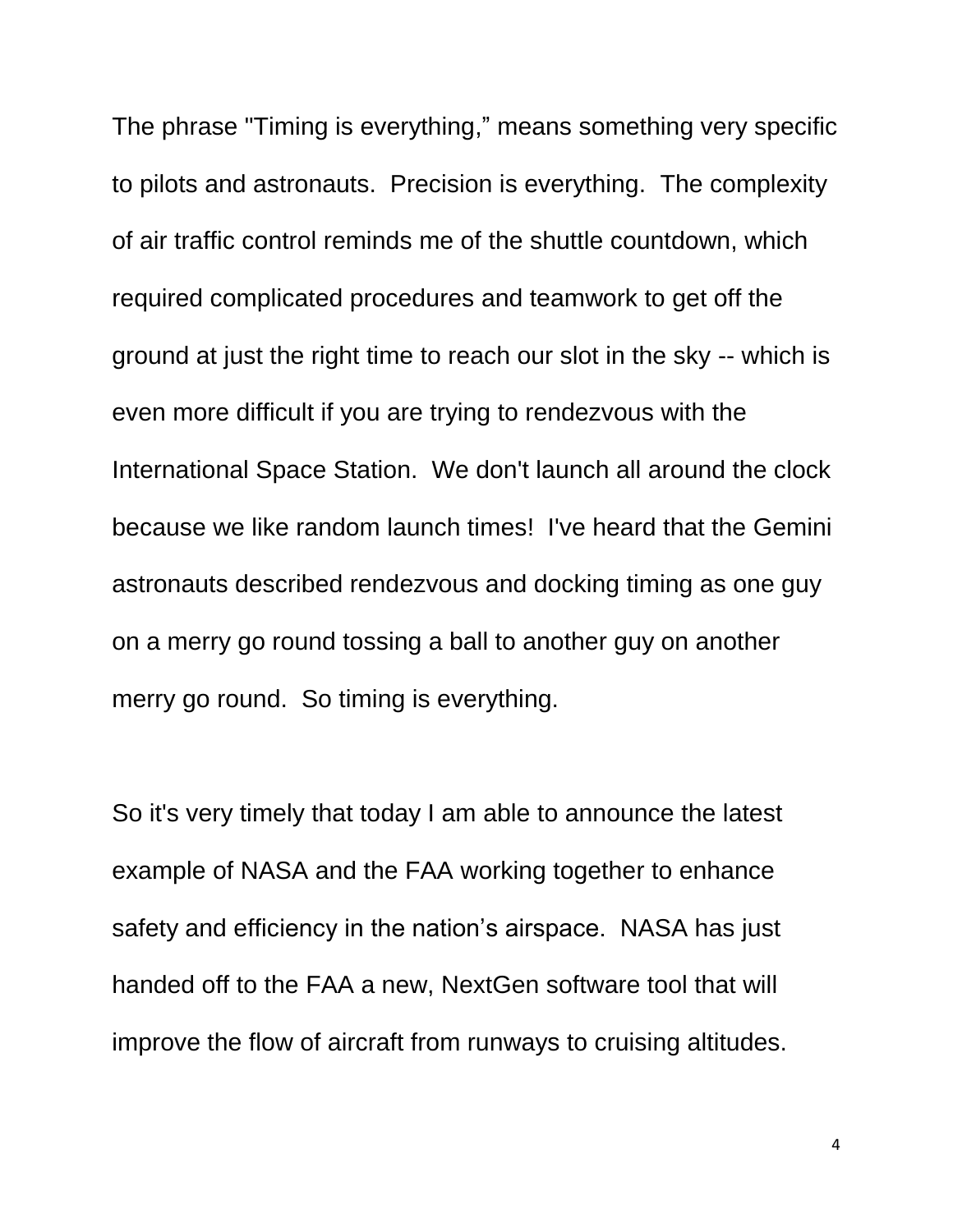Just last week, the tool developed by NASA, called Precision Departure Release Capability (PDRC) was transferred to the FAA for further development and implementation. This marks the third time in the past two years our two agencies have collaborated on the development of new technologies to enable aircraft to fly more efficiently, easing congestion in the nation's skies and reducing aviation's impact on the environment.

PDRC was developed after an extensive analysis of aircraft operations showed that an uncertainty in precise departure times due to factors such as bad weather and heavy traffic may result in missed opportunities for those flights to efficiently merge into the flow of high altitude traffic. PDRC accurately predicts both departure times and departure runways. This information is automatically sent to en route centers, where PDRC provides ascent trajectories from takeoff to the merge point in the high altitude traffic stream.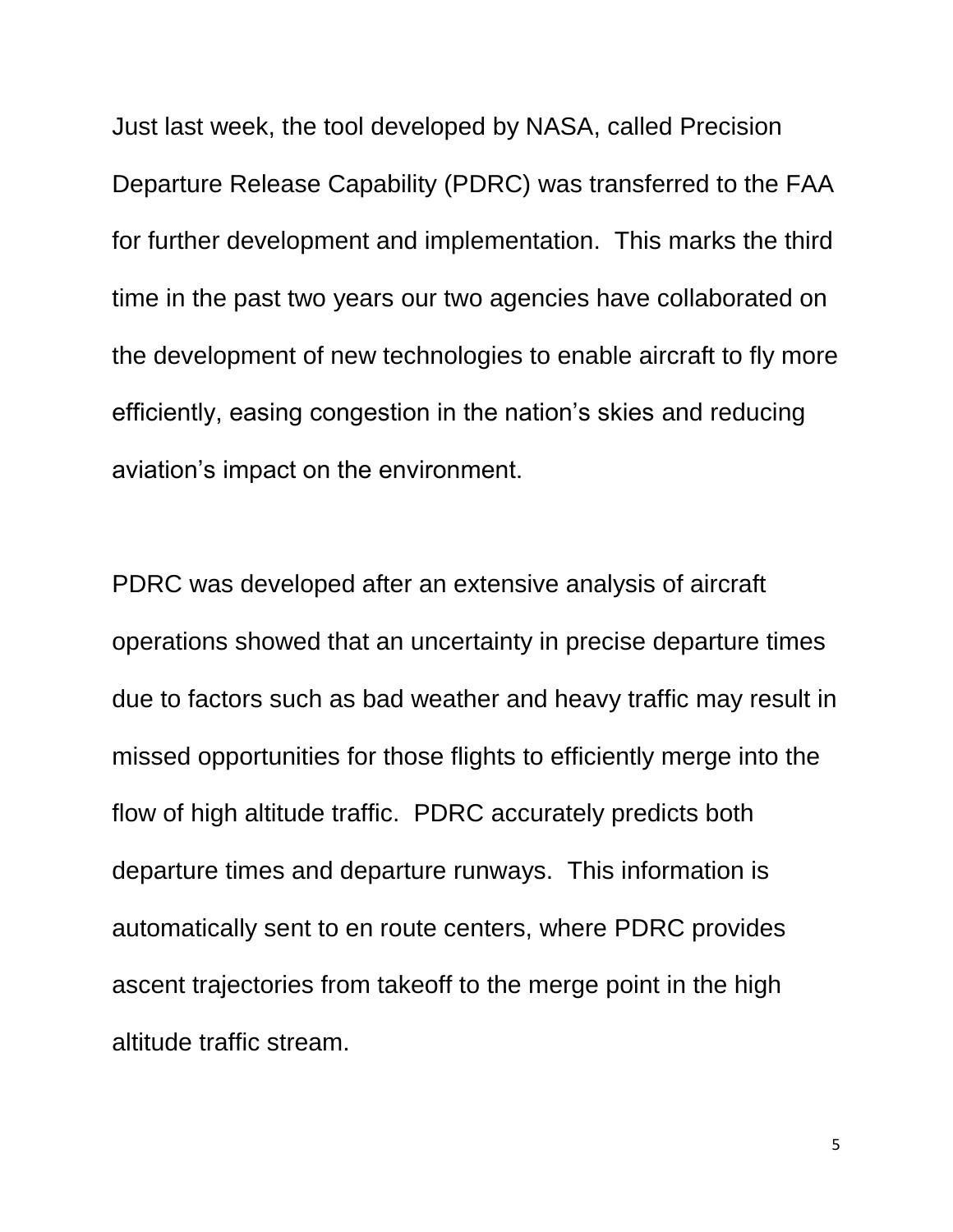PDRC can help us to fill up to 80 percent of the slots in the high altitude flow that would otherwise go empty due to timing issues. It can complement the technologies and procedures already being used by the FAA to manage traffic flow and ease delays through each phase of flight.

One of my colleagues has a great way to explain just what PDRC can do. He talks about how, when he heads out of Washington, he tries to get on interstate 395 to get to 495 so that he gets to 66 West to hit the HOV lanes and, ideally, "get behind a tractor-trailer and in front of an '86 Mazda" (think of those vehicles as the equivalent of aircraft in the overhead flow of traffic). That's the plan anyway.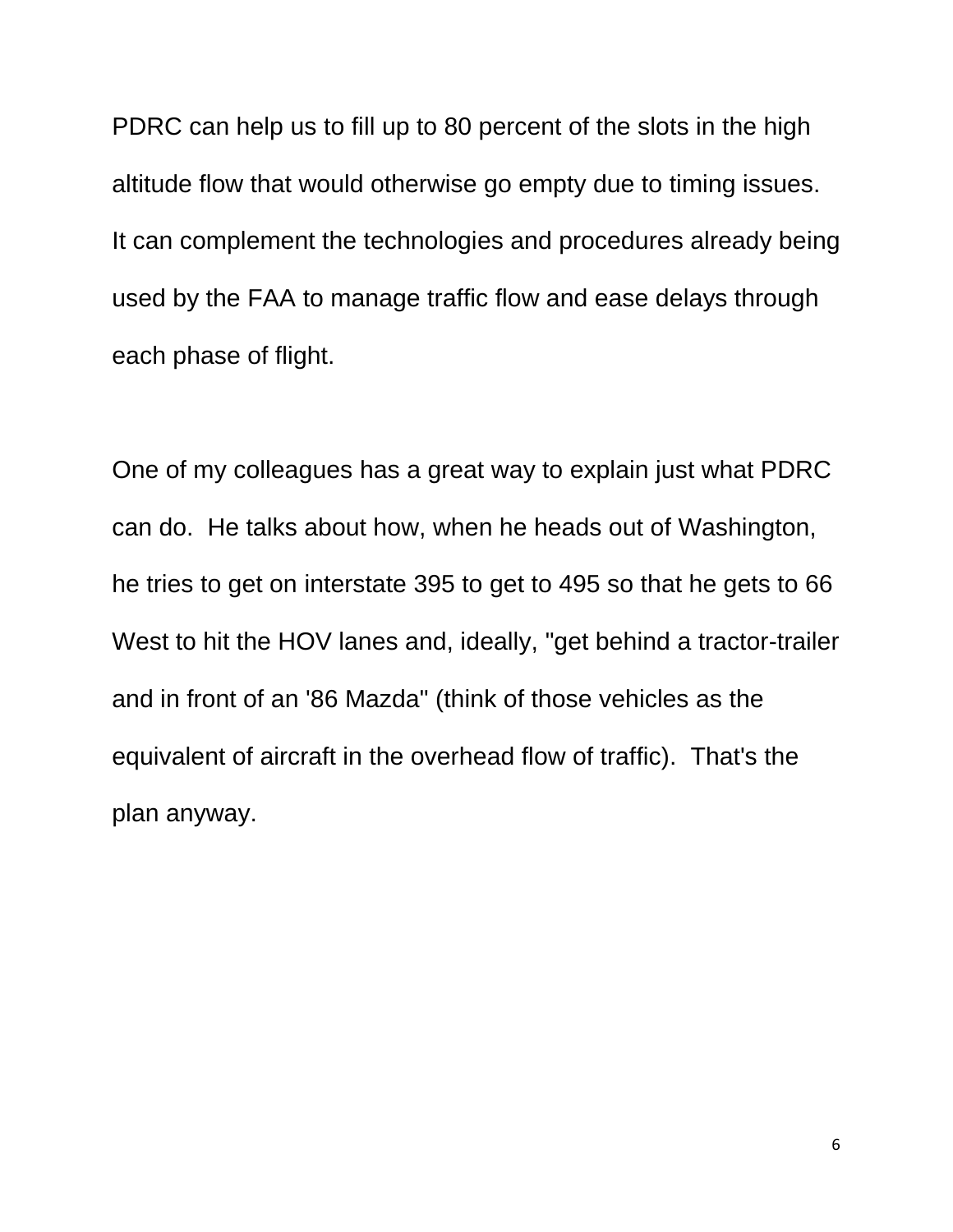He said, with PDRC, he would know exactly when he has to back out of the driveway in order to get from 395 to 495 to 66 West and be in the HOV lanes to end up behind that tractor-trailer and in front of the '86 Mazda. (My apologies if you drive an '86 Mazda, but you get the idea).

We're proud of this work, and it's part of a larger integrated strategy of strategic goals and research that will advance our work to make this planet healthier, and to improve lives. Those are really the underpinnings of everything we do at NASA, and in aeronautics, the person on the street really has the chance to see it impact their daily lives.

The world is changing fast. We all know it. If you've been around a few decades like me, you've seen new technologies snapped up and adopted so quickly that within a generation, young people can't even contemplate what it was like, for instance, not to have a mobile phone or access to the Internet, let alone color TV.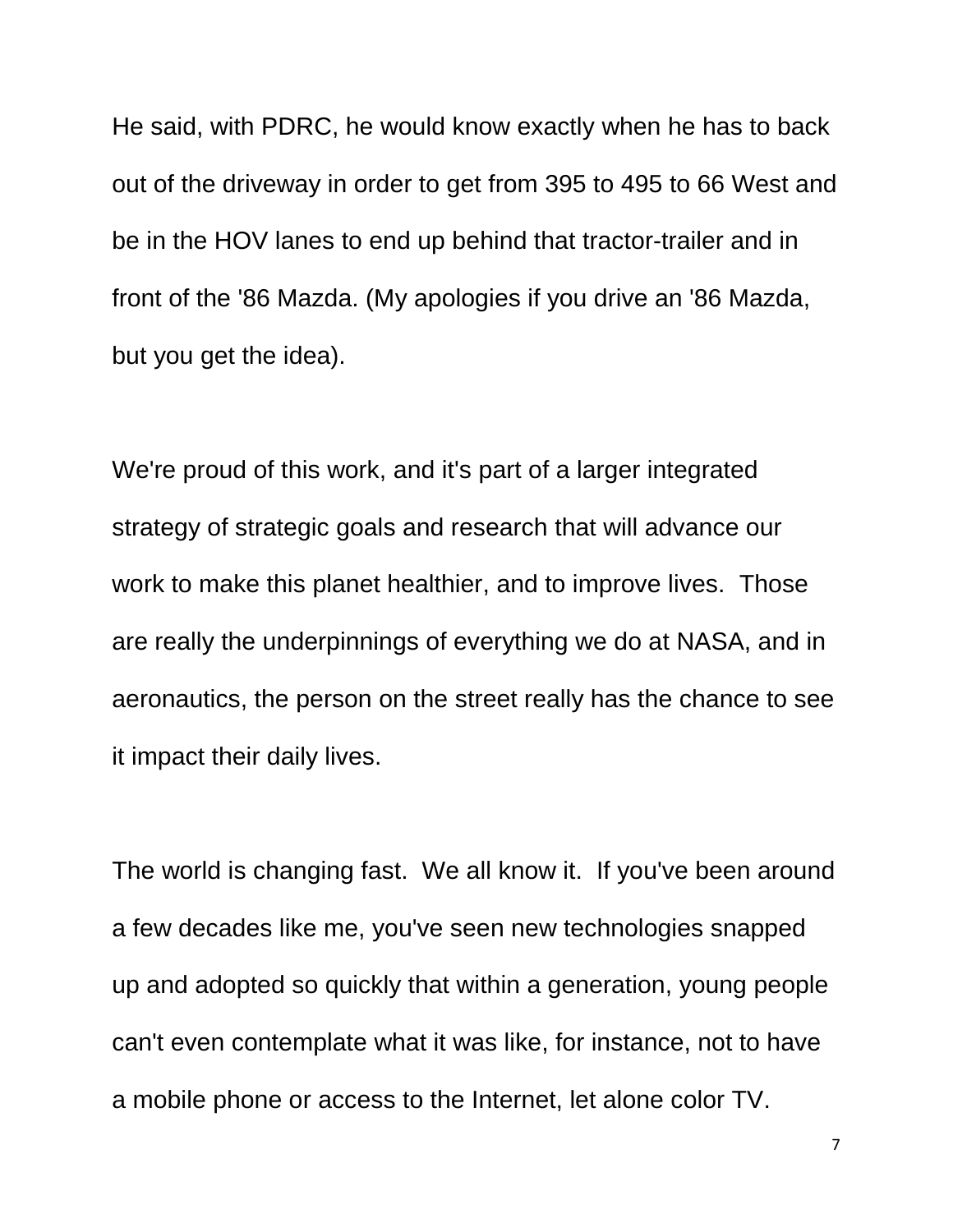Let's face it; even watching programs on an actual television is not really their thing. It's hard to remember a time when taking a flight across the country was a big deal, rarely done, and we hadn't yet walked on the moon.

But we don't want our legacy to be legacy systems. We want to be at the bold, anticipatory edge. We know a lot about trends in population growth in other areas of the world. We are quite aware of emerging nations grabbing hold of technologies and making them their own. In this global environment, the U.S. not only needs to innovate to lead, we need to innovate to drive change that helps our economy stay aligned with our values regarding the environment.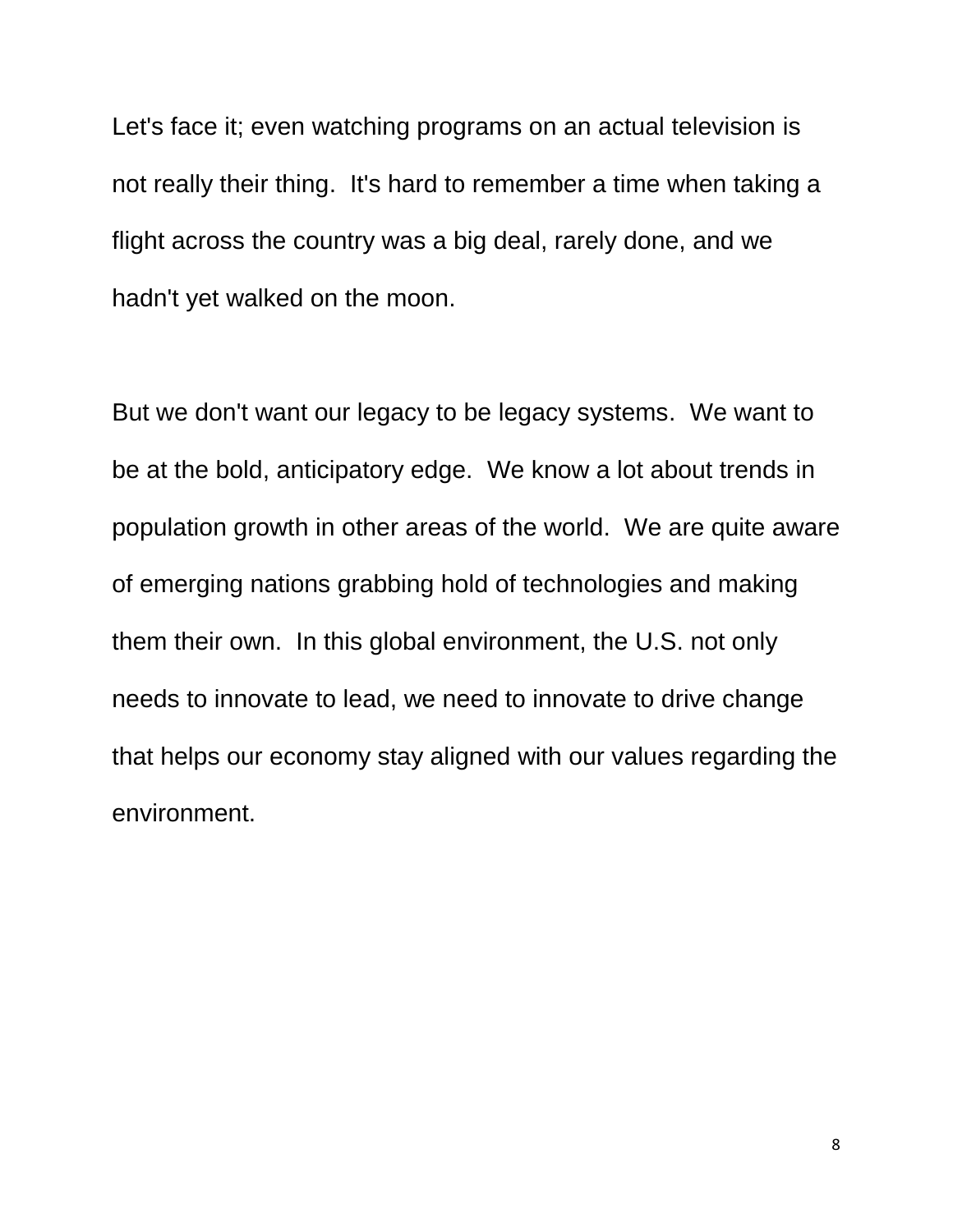For U.S. aviation companies to compete and to sell, they must look beyond our shores and focus on nothing less than transforming air transportation -- transforming mobility -- to maintain current levels of business while striving to lead and innovate in meaningful ways.

The new NASA Aeronautics strategic vision is designed to meet the near-term challenges of a global air transportation system. We want, in the long term, to make that system truly sustainable and ultimately, to transform aviation.

We built our foundation on understanding emerging global trends, identifying the mega-drivers for aviation that result from those trends, and focusing research on areas that respond to those drivers.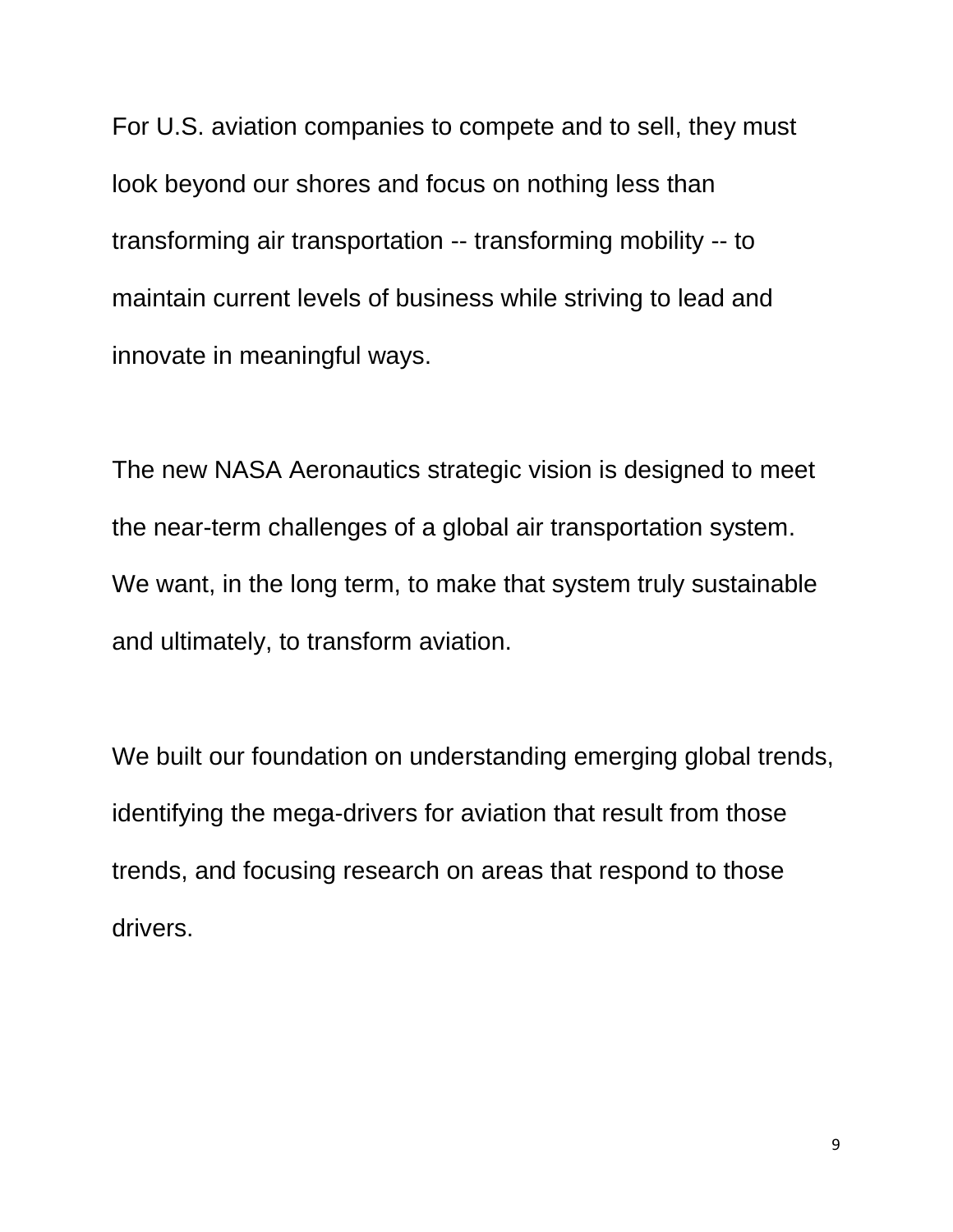We looked, for instance, at how traditional measures of global demand for mobility, such as economic development and urbanization, are growing rapidly.

We looked at how severe energy and climate issues create enormous challenges for affordability and sustainability.

We took into account how revolutions in automation, information and communications technologies bring new opportunities for safe and autonomous systems.

This is the big picture framework on which we've built our aeronautics strategy. We're now aligning our program activities and investments toward progress in six research and technology thrusts:

• Safe, efficient growth in global operations, including NextGen and technologies to improve safety;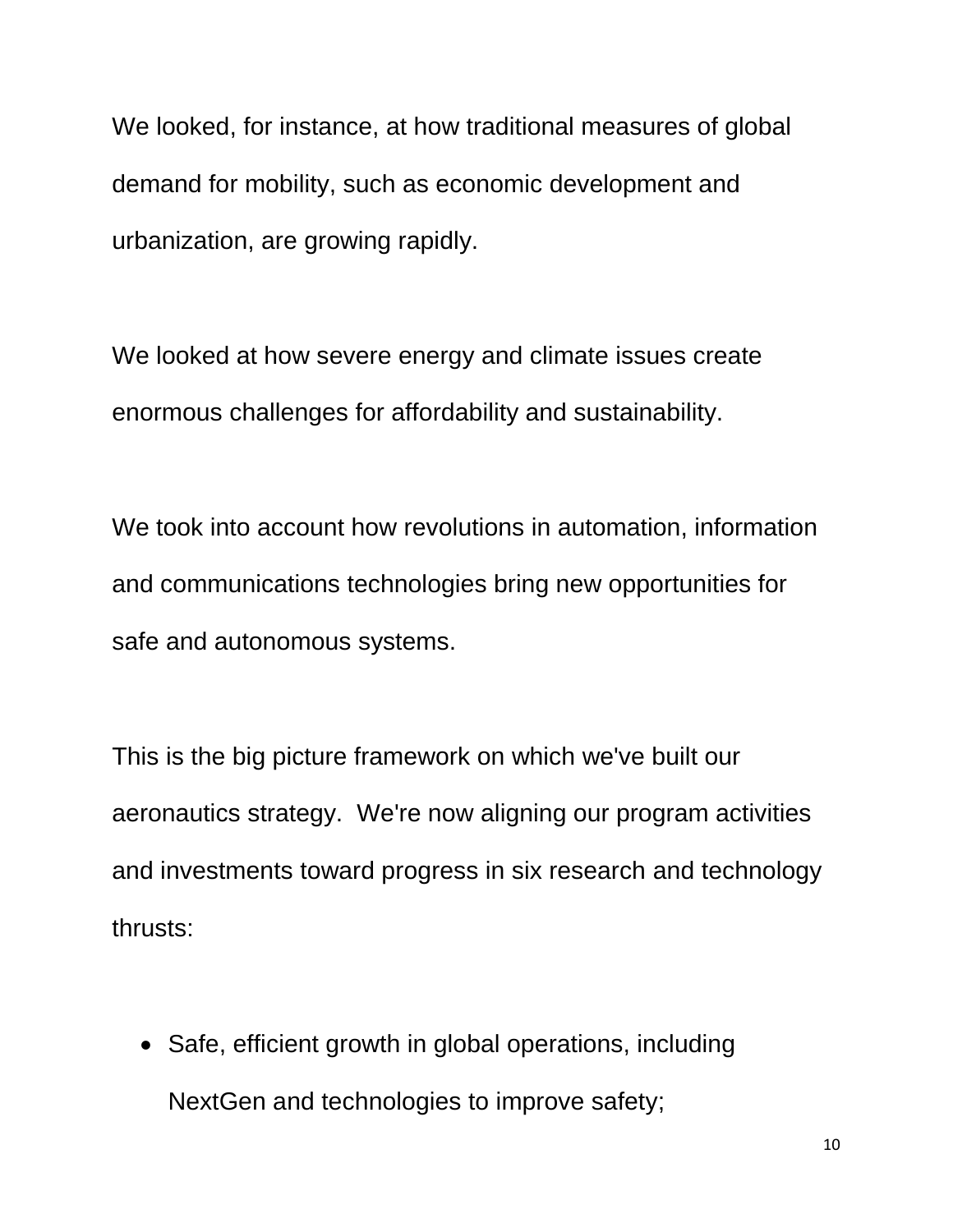- Innovation in commercial supersonic aircraft, including work on lowering sonic boom impacts;
- Ultra-efficient commercial transports, including pioneering technologies for big leaps in efficiency and lessening environmental impacts;
- Transition to low-carbon propulsion and alternative fuels;
- Real-time, system-wide safety assurance, with emphasis on new integrated monitoring technology; and
- Breakthroughs in autonomy with high-impact applications.

I can't go into great detail in this forum on every one of these, but the associate administrator of NASA's Aeronautics Mission Directorate, Jaiwon Shin and his staff have been living and breathing this stuff for a long time. Jai and many of his folks are here today, and I hope you've had an opportunity to hear from and talk with them over the course of this conference.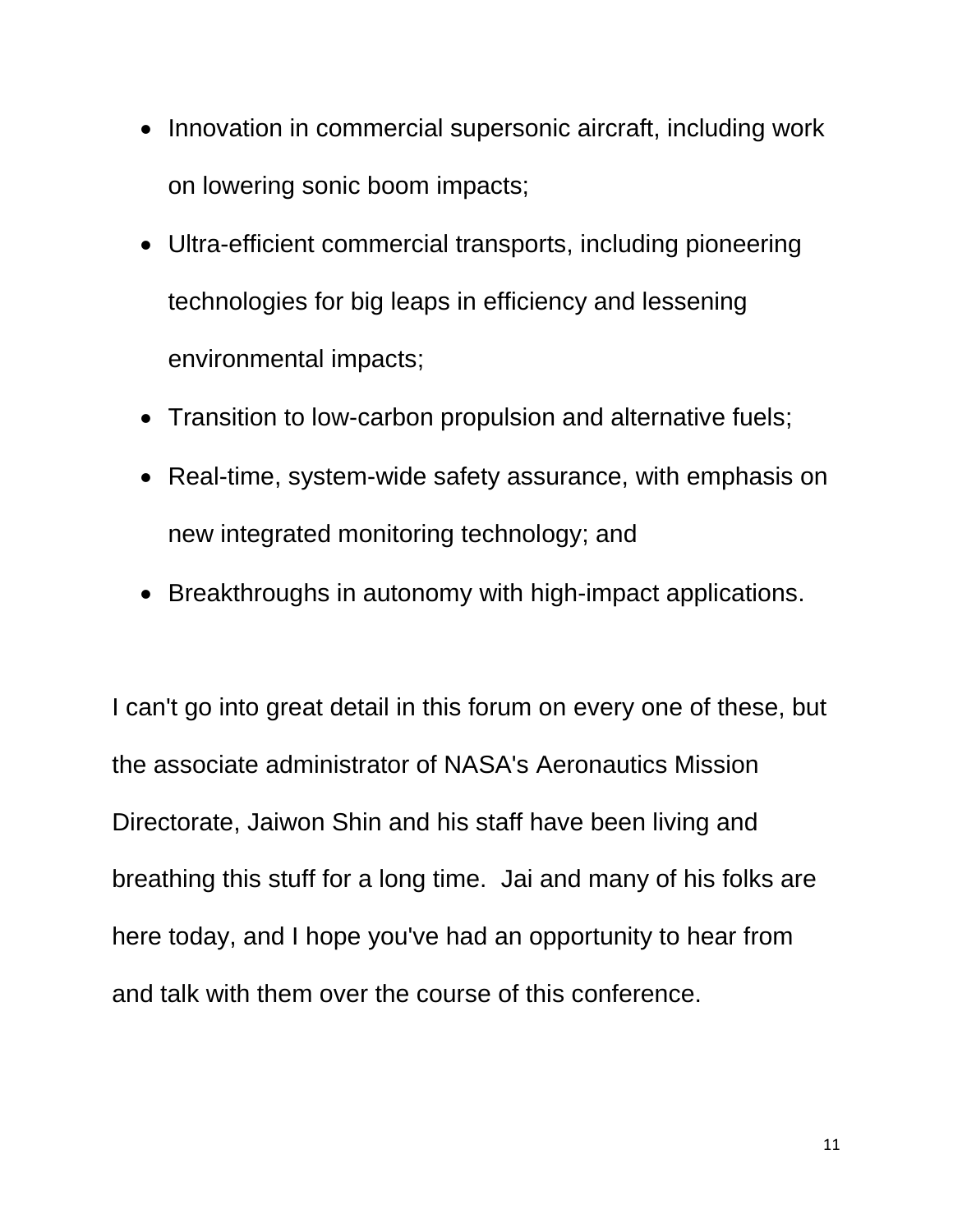But let me take, for instance, climate change, an issue that cuts across disciplines and boundaries and affects us all, and talk about our work there.

Sustainability is one of the key principles here. We've been working on environmentally friendly aircraft technologies and advanced future designs that dramatically reduce fuel use, noise, and emissions.

I think all of us feel the imperative to protect our planet. I know my perspective changed when I flew to space and saw the beauty and fragility of the Earth and the lack of boundaries except those made by nature.

But going green has to be more than a catch phrase. We're talking about reducing environmental impact enough that the increased air traffic we know is coming will be sustainable.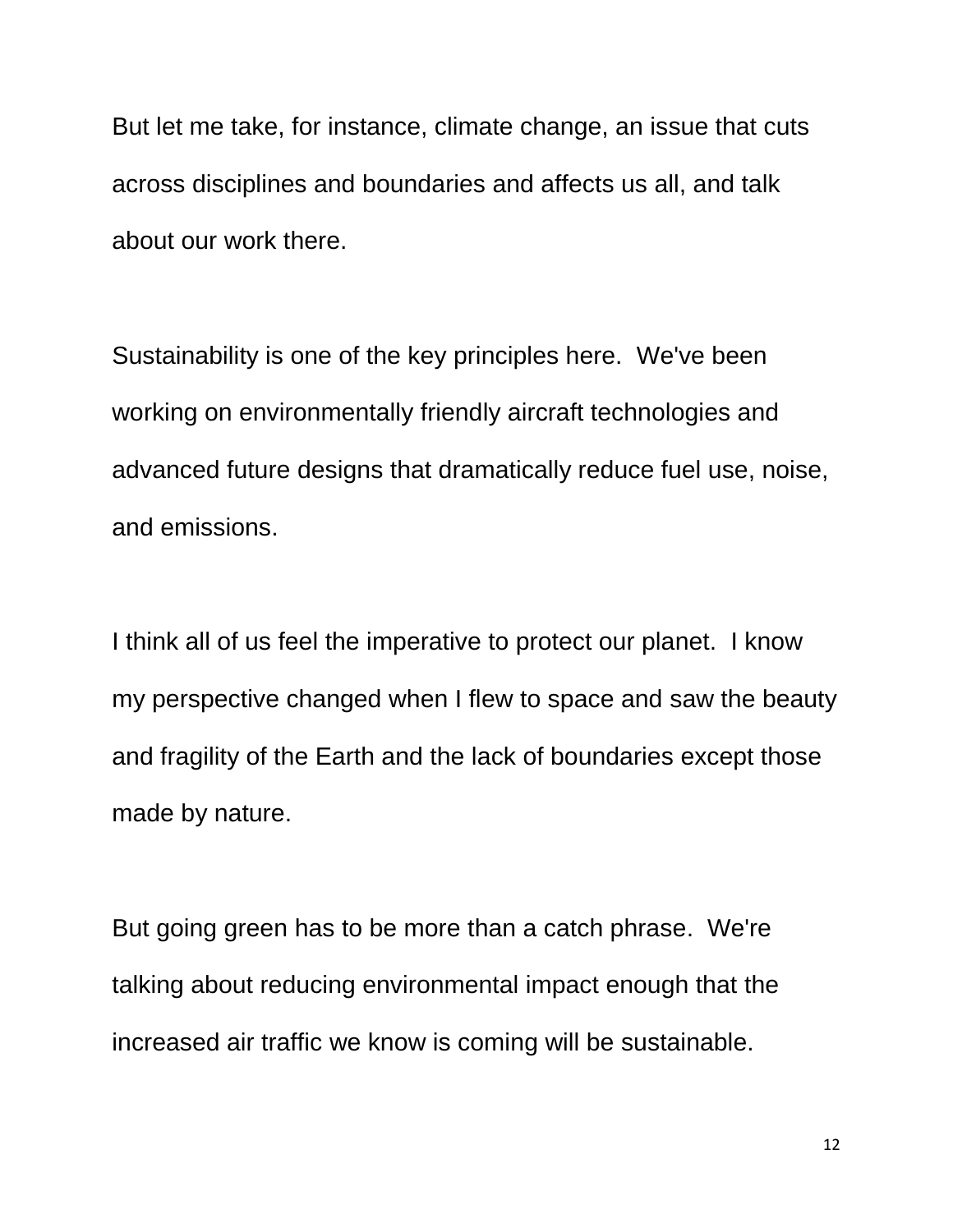We must take care of our planet, and in the process figure out how to use less fuel -- and more alternative fuels -- and generate less emissions and noise.

As many of you know, after six years, NASA and its partners concluded flight tests of the X-48 blended wing body test aircraft. The team accomplished the goal of establishing a ground-to-flight database, and proved the low speed controllability of the concept throughout the flight envelope. Basically, this tail-less craft with top-mounted engines performed typical flight maneuvers at takeoff, cruise and landing speeds. The aircraft shows promise for meeting all of NASA's environmental goals for future aircraft designs, such as 70% reduction in emissions during cruise, 50% reduction in fuel use, and reduction in community noise by at least half.

Low-carbon propulsion and alternative fuels are going to be crucial as well.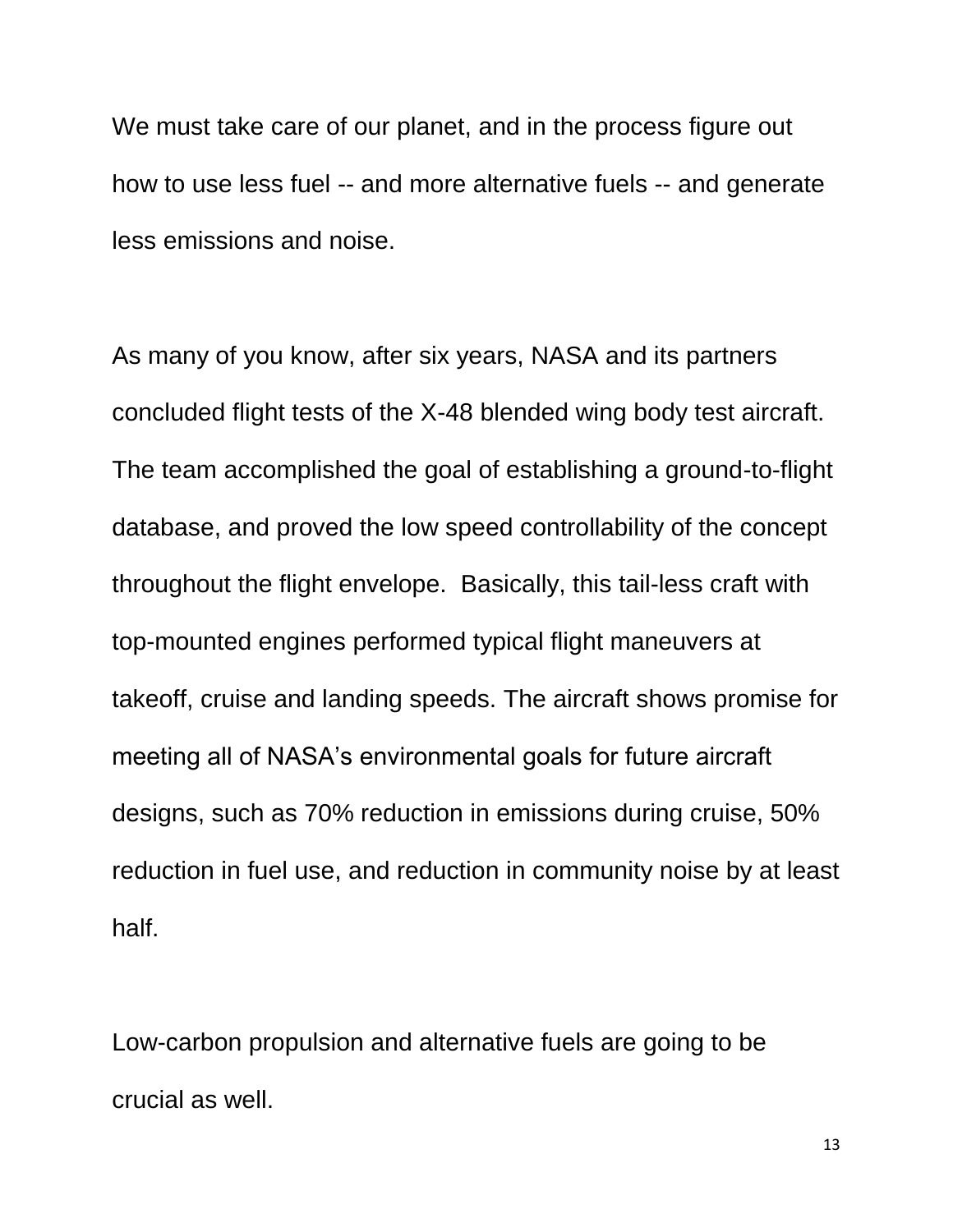Our ACCESS ground and flight test demonstrations are helping airlines, the FAA and other government agencies understand how alternative aviation fuels affect jet engine operation, and what burning these fuels does to the environment. Early data from the flight tests indicate that the alternate fuel blend has no significant effect on gaseous emissions, but it reduces black carbon emissions by more than 30 percent both on the ground and at altitude cruise conditions.

But none of that will matter if our planes aren't safe. Our realtime, system-wide safety assurance work includes data mining, predictive tools, and ongoing work toward a future potential instantaneous safety system for aviation.

NASA has taken data searches to a whole new level. We create unique computational tools that comb through trillions of pieces of aircraft data to identify issues before they become incidents.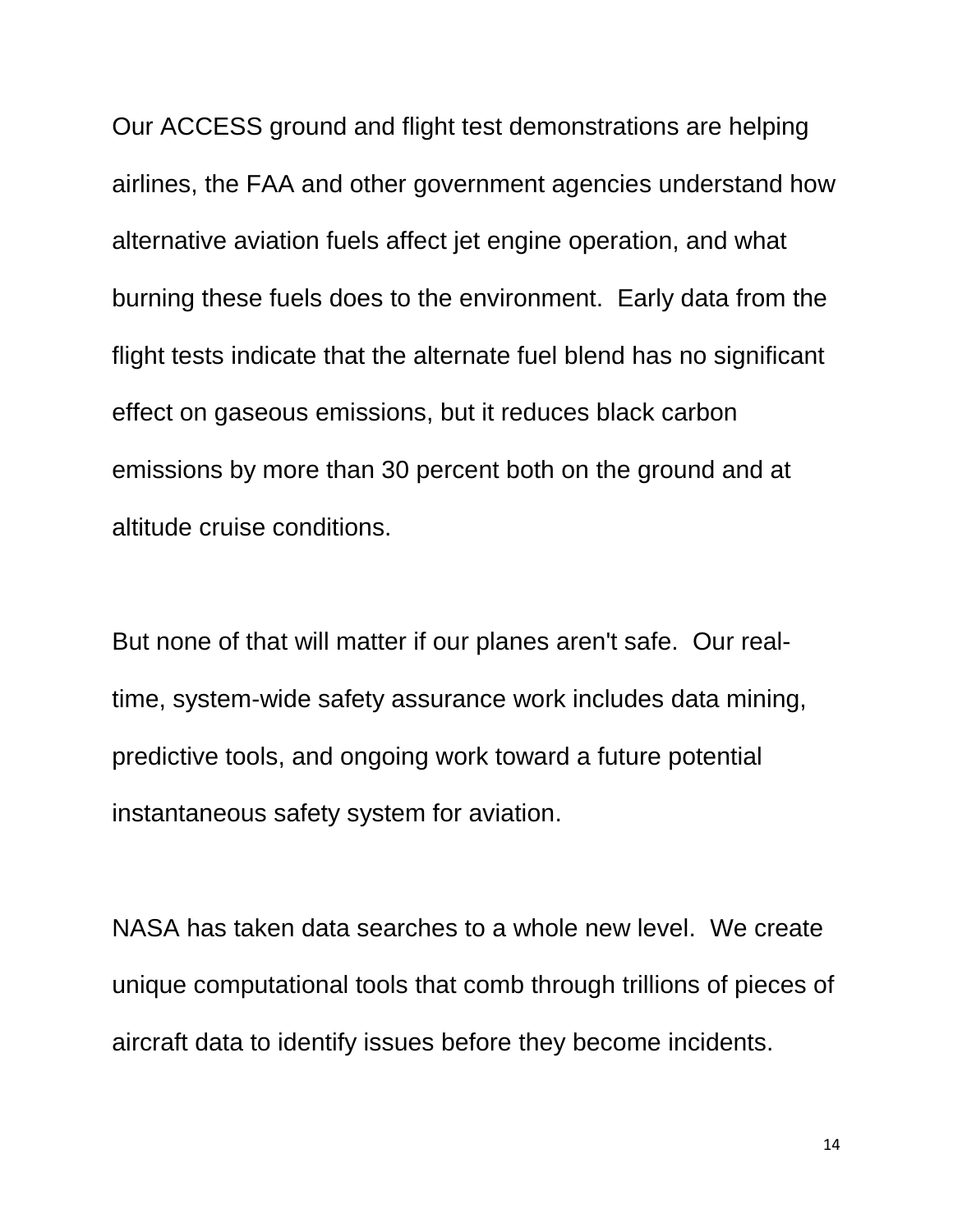In 2008, Southwest Airlines began using NASA data mining tools to automatically analyze flight recorder output from 7,200 flights, uncovering opportunities for operational improvements. Southwest has incorporated data mining software into daily operations, and has since used other NASA-derived techniques and programs to improve navigation procedures, fuel efficiency and track-mile savings.

NASA data mining tools are also being added to vehicle health management software used in some business jets and commercial aircraft. They alert ground maintenance personnel at the first sign of abnormal performance in engines and other aircraft components, making it possible to take corrective action long before warning lights are triggered and reducing maintenance delays at the departure gate.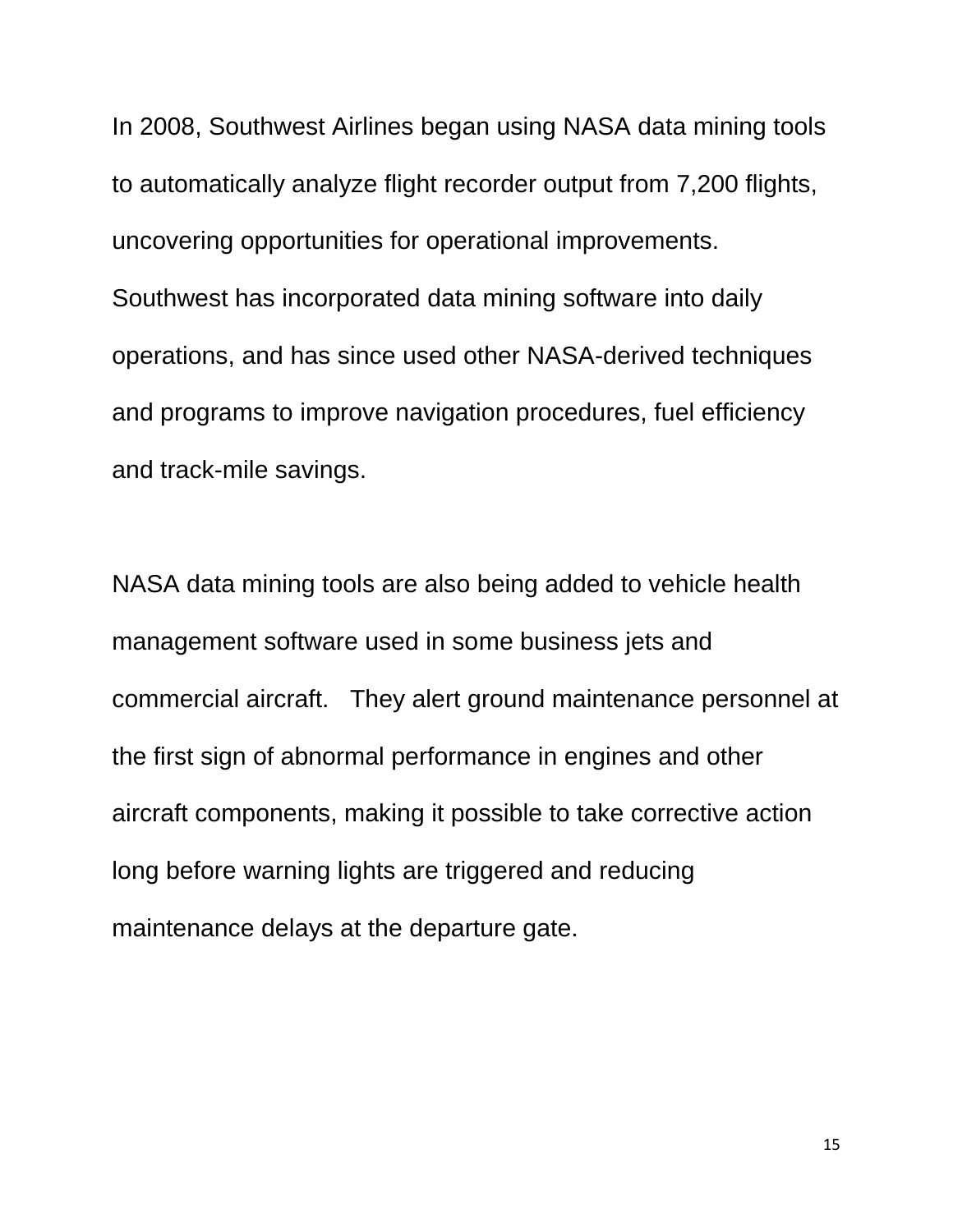As with PDRC, we continue to transfer other technologies to the FAA for wider application, such as Efficient Descent Advisor, which was transferred last year. That technology has the potential to reduce local noise and emissions pollution, reduce flight time and save \$300 million per year in wasted jet fuel.

We've also made recent breakthroughs in supersonics. I've created a few sonic booms myself, and I know if we're going to realistically have the high-speed aircraft that create them flying over land, we're going to have to lessen their "degree-ofannoyance" to the people on the ground.

Then there's looking to how technologies that are revolutionizing other industries might do the same if applied to aviation – like smart materials, additive manufacturing (3D printing), information technology, embedded micro- or nano-sensors. NASA already works in some of these areas but the leaps-and-bounds advances in other parts of the economy could move us along even faster.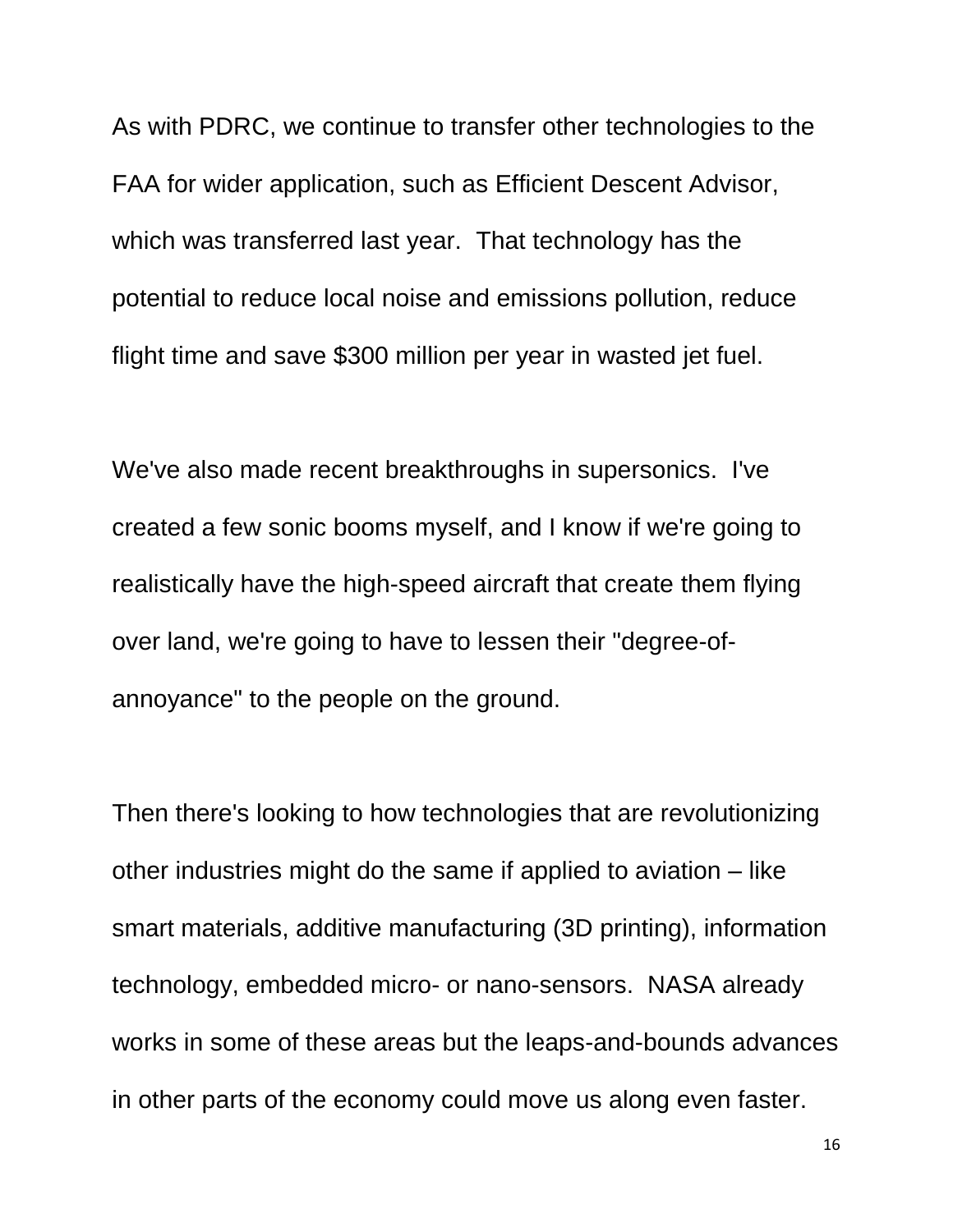Like what we could add to our work by knowing more about the autonomous technologies in the self-driving Google car. Or hybrid-electric options for propulsion.

It's really something of a Renaissance time when you look at all the things we're working on and all the potential for breakthroughs that are right in front of us today.

I know NASA will continue to be at the forefront of these breakthroughs. But we must use our limited resources wisely to have the most impact possible. That's what this new aeronautics vision is all about.

We don't have to choose between safety and energy efficiency – between the environment and innovation. What we can choose is transformation over more of the same, as our work in many areas converges and supports overlapping areas.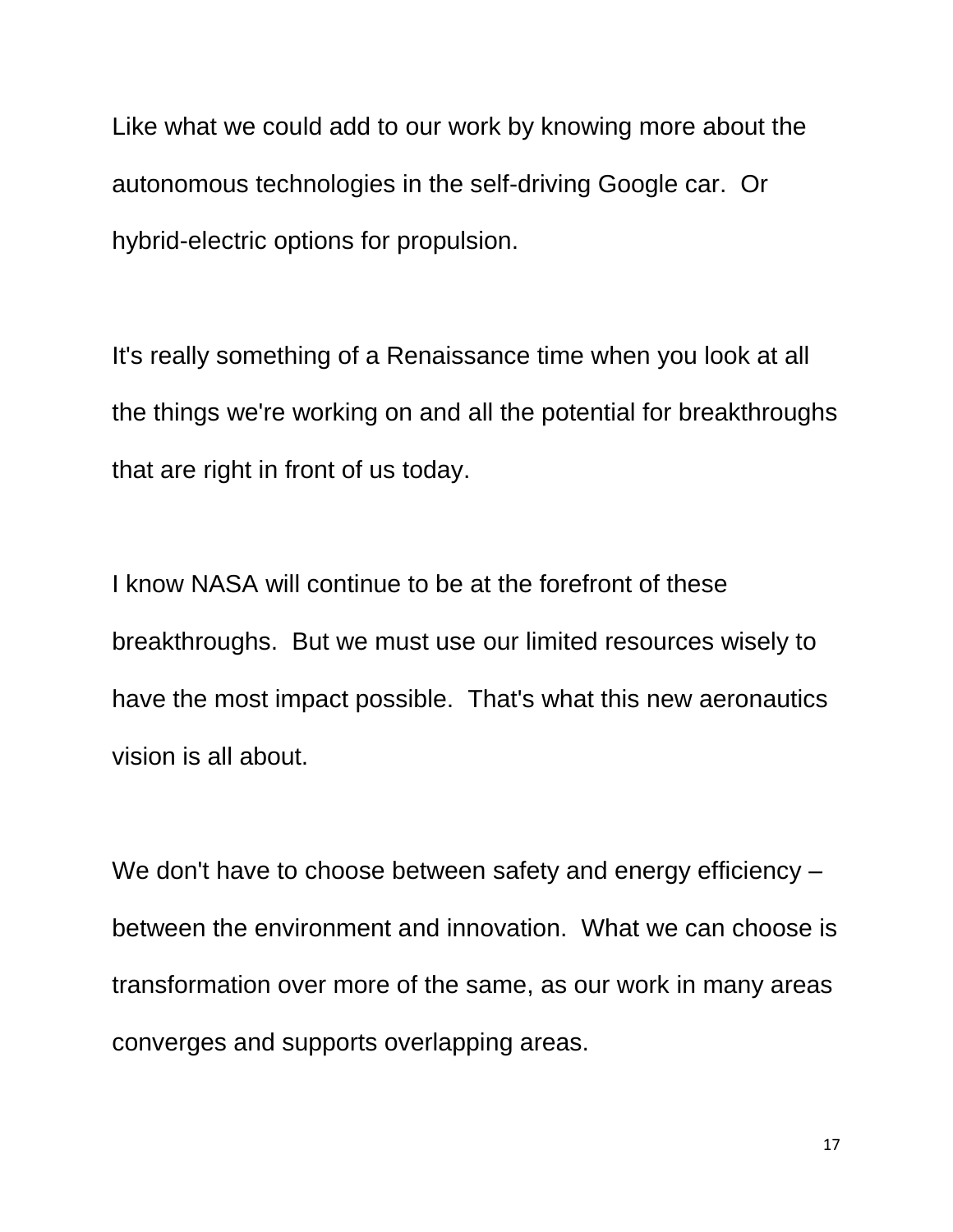The proof is already on every airplane today. I can't describe each and every technology from which every air traveler benefits, but they include the continuing evolution of stronger and lighter composites; winglets to improve efficiency; chevron nozzles to reduce noise; improved air traffic management technologies and much more.

People may have a vision of the future that has astronauts setting foot on new worlds, and that's certainly in our playbook. But the way we travel and get around our home planet is as much a visionary leap into tomorrow as anything.

We may not be looking at flying cars like the Jetsons, but I believe people will be even more amazed at how their air travel system is going to change and evolve to serve their needs while also supporting our global goals for cleaner energy and good jobs.